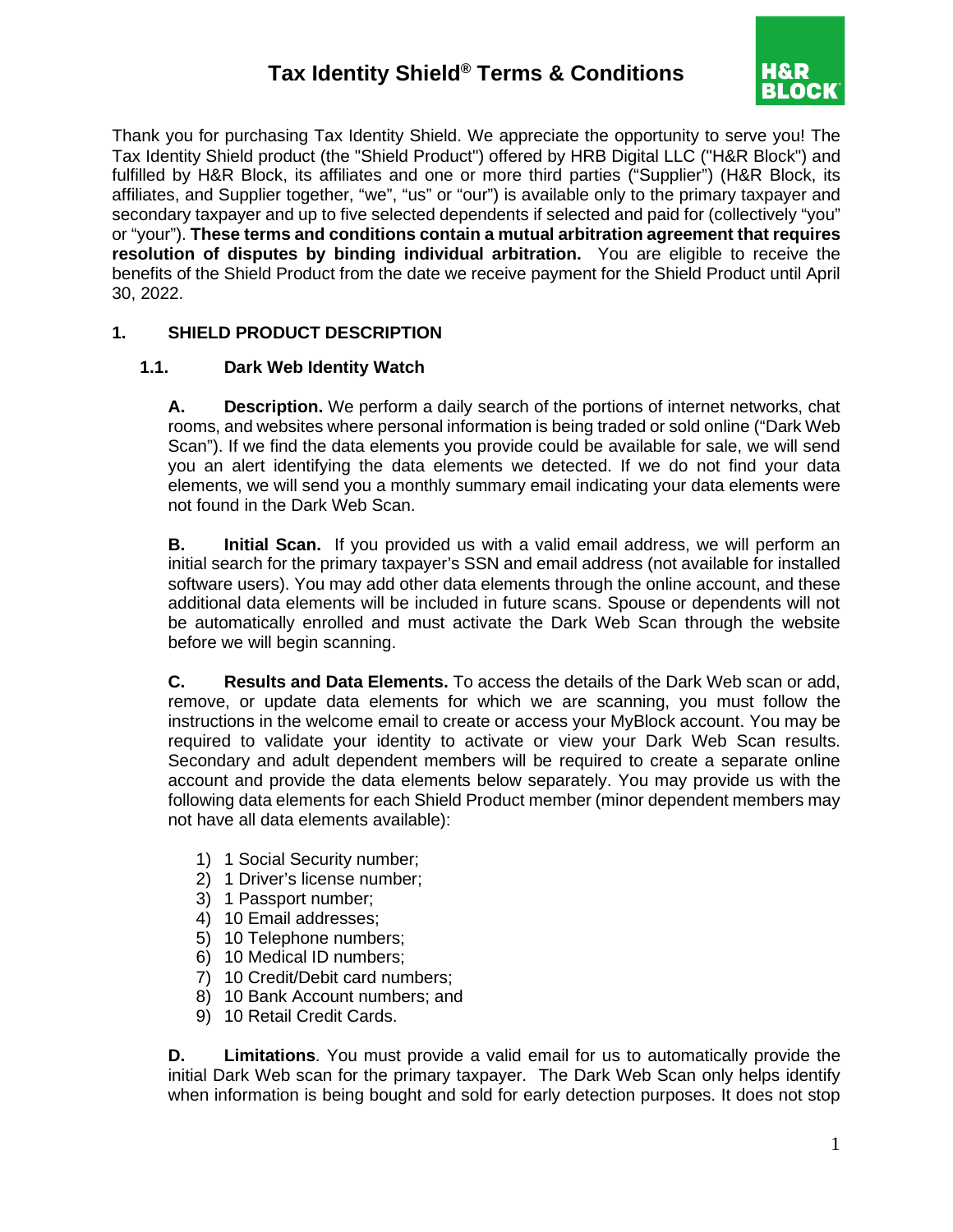the sale or purchase of your information, it does not prevent that information from being used fraudulently, and we are not responsible for the actual sale or purchase of your personal information. The internet addresses of suspected internet trading sites are not published and frequently change, so there is no guarantee that we can locate and search every possible internet site where personal information is at risk of being bought and sold. Our ability to search is only as good as the information you provide to us. You agree to keep any of the provided data elements accurate and current.

## **1.2. SSN Alerts Monitoring**

**A. Description.** We will perform a scan and provide a report of the names and addresses associated with the primary taxpayer's SSN credit header data. Each month, we will monitor for changes to the names or addresses associated with your SSN, and we will notify you of any new names or addresses associated with your SSN. If you notice names or addresses associated with your SSN that are not valid, we can help you apply for the additional IRS protections discussed below.

**B. Initial Scan.** If you provided us with a valid email address, we will perform an initial scan for the names and addresses associated with the primary taxpayer's SSN in the credit header data (not available for installed software users). Spouse or dependents will not be automatically enrolled and must activate the SSN Alerts through the online account before we can provide the SSN Alerts services.

**C. Limitations.** The SSN Alerts are not comprehensive of all credit or employment inquiries. The SSN Alerts only shows initial credit information and changes to credit header information, not other types of information. Not all credit or employment inquiries will cause a change in credit header data. We are not responsible, and the SSN Alerts will not notify you, for credit inquiries, applications for credit, employment inquiries, or other credit related activities that do not update the credit header information.

## **1.3. IRS Protections**

**A. Description.** We will assist you in requesting additional tax identity theft protections from the IRS including the identity theft indicator ("IDT") and Identity Protection Personal Identification Number ("IP PIN") through a remote call-in process. To set up your additional IRS tax identity theft protections, you must call us at **1-855-472-8657** before April 30, 2022.

- **B. Eligibility.** To be eligible for the IDT or IP PIN, you must:
	- 1) meet the criteria determined by the IRS on its website to obtain an IP PIN from the IRS website;
	- 2) be a victim of identity theft or tax identity theft; or
	- 3) receive a hit from the Dark Web Scan or SSN Alerts.

**C. Application.** If you are eligible, we will guide you through the steps for you to request your IP PIN from the IRS website. Otherwise, we will help you fill out IRS Form 14039 to request additional IRS tax identity theft protections. You are responsible for answering the IRS's identity verification questions and completing all authentication steps. The IRS will not issue you an IP PIN if you cannot answer the identity verification questions or otherwise complete authentication. You are responsible for following the instructions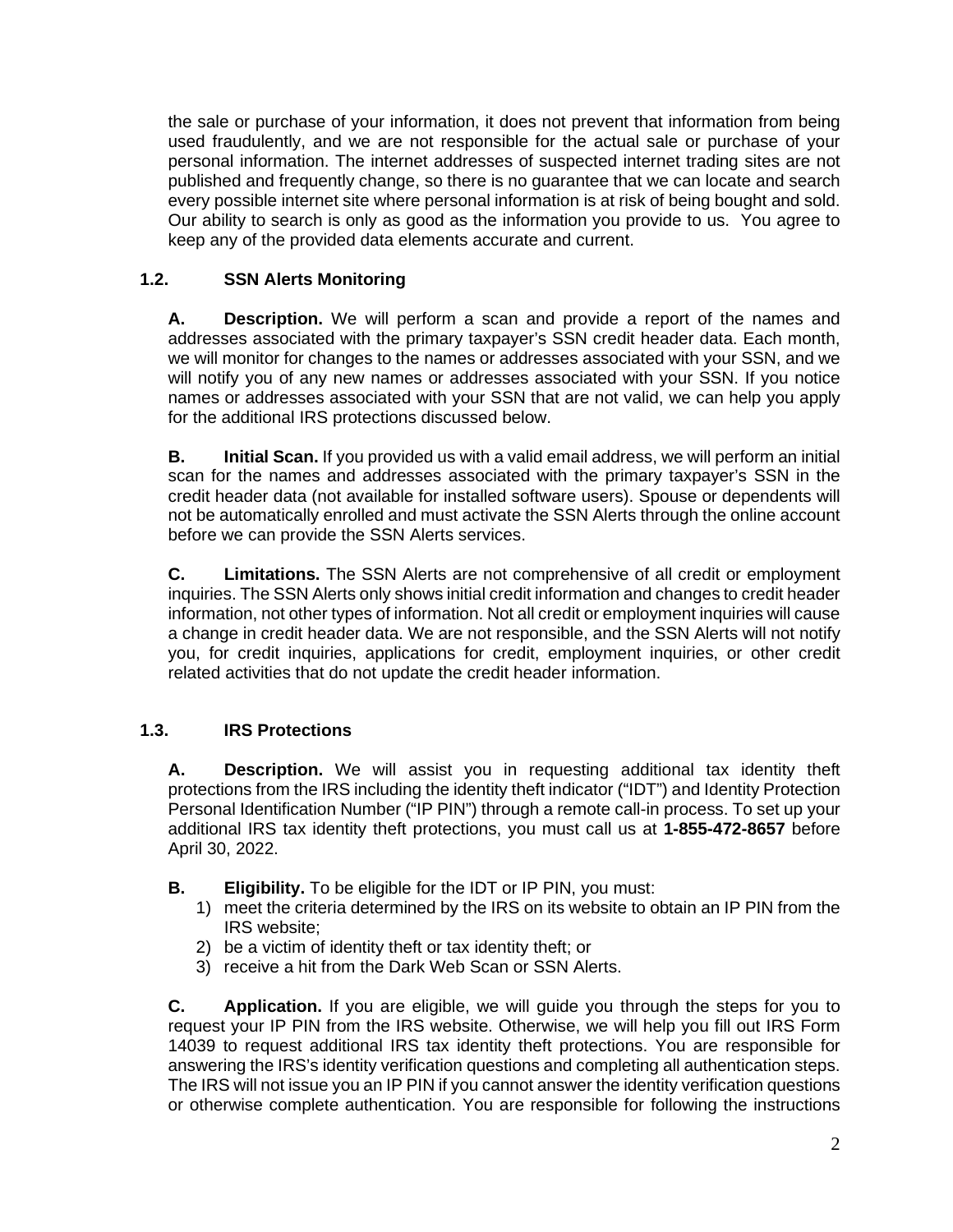for submitting IRS Form 14039 (including any required documentation) to the IRS, and that we will not submit and have no responsibility for submitting IRS Form 14039.

**D. Receiving and Using Your Pin.** Once you set up an IP PIN (either through the IRS website process or by submitting IRS Form 14039) you will be required to use an IP PIN on all future federal tax returns. The IRS should provide your IP PIN before each tax season by mail or the IRS may require you to retrieve your IP PIN online through their website.

**E. Limitations.** We will not receive your IP PIN or otherwise have your IP PIN available unless you provide it to us. We are not responsible for sending you, keeping, or obtaining your IP PIN for you. If you do not receive your IP PIN from the IRS, contact the IRS directly.

## **1.4. E-File Notification**

**A. Description.** We will notify the primary taxpayer if a federal tax return with your personal information has been filed through the H&R Block e-file system through the filing deadline (typically April 15) next year (may be limited to the primary taxpayer's information for installed software users). This may allow you to be notified of a fraudulent return that has been filed with your information so that you may contact the IRS or your state, file your federal tax return promptly, and start taking steps to obtain tax identity restoration assistance.

**B. Limitations.** Only the primary taxpayer will be notified via the contact information and preferences provided during the previous tax season. You understand that this e-file notification only alerts you to tax returns filed through the H&R Block e-file system (not tax returns filed through other systems or filed in paper form) and that we will not be able to stop the fraudulent return from being processed by the IRS or state.

#### **1.5. Tax Identity Restoration Assistance**

**A. Description.** We will provide you with limited assistance in helping you to restore your tax identity if you experience a verified individual income tax identity theft and contact us before April 30, 2022 (this assistance collectively, the "Restoration Assistance"). The Restoration Assistance includes assisting you in getting your individual income tax returns successfully filed, obtaining your proper refund (if any), and helping you to understand the steps you need to follow to restore your tax identity. The Restoration Assistance is limited to the following specified elements:

(1) an information document that includes a description of the resolution process and optional steps you can take to help resolve the tax identity theft event;

(2) credit file review with you to determine the accuracy of the file and potential areas of tax identity theft;

- (3) guided assistance with completing IRS Form 14039 and similar state forms;
- (4) help in notifying financial institutions to take steps to protect your accounts;
- (5) assistance in filling out the FTC Identity Theft Victim's Complaint and Affidavit;
- (6) help you contact local police to complete a crime report; and

(7) one-year enrollment in identity monitoring services (you will be required to sign up for these services, including verifying your identity and agreeing to additional terms of use).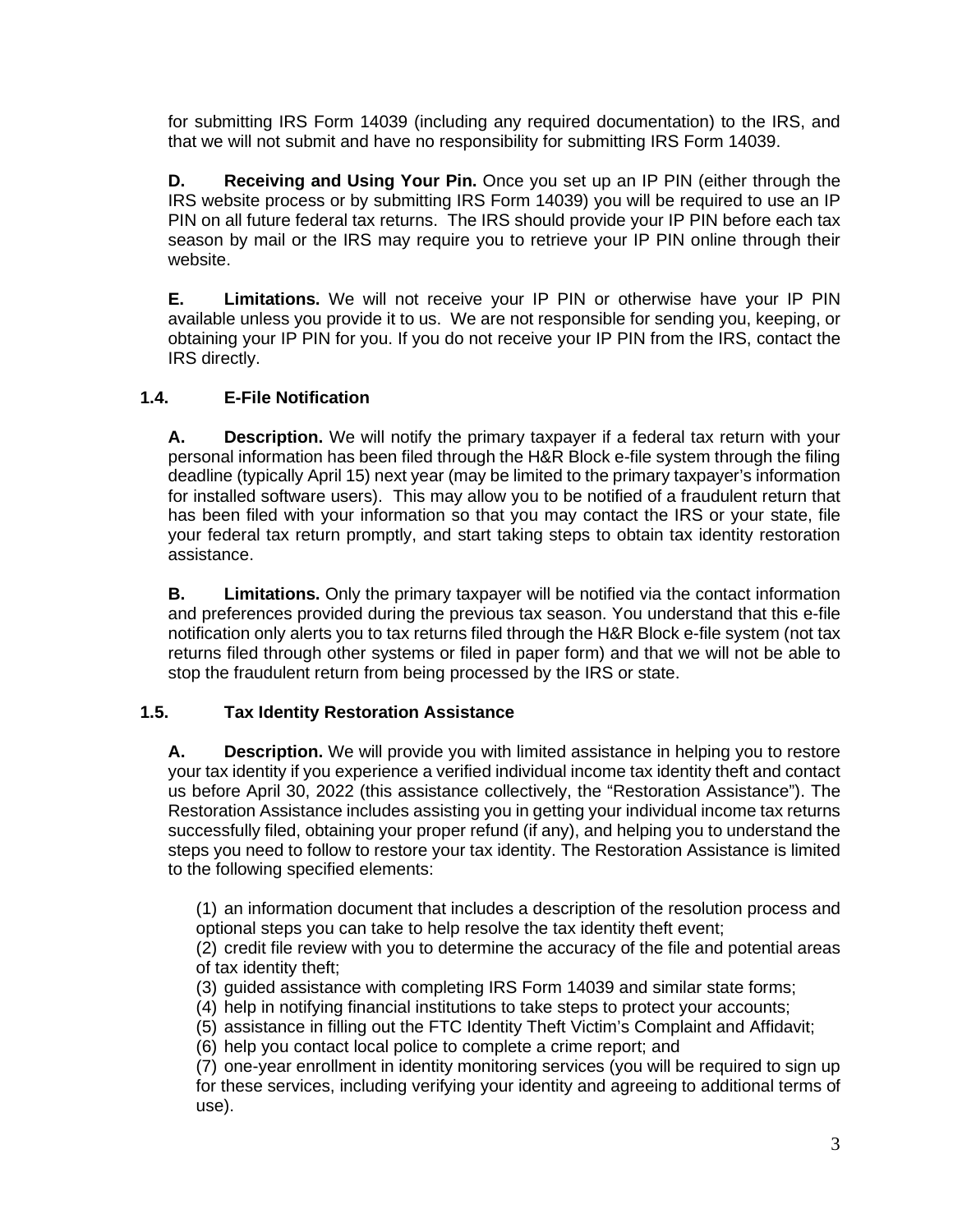**B. Permissions.** If you request Restoration Assistance, you are agreeing to permit H&R Block to order a copy of your credit report for any purpose relating to your request for assistance, if applicable.

**C. Limitations and Reservation of Rights.** Restoration Assistance does not remove your responsibility to take precautions to protect your tax identity, including protecting your account names, passwords, SSN, and other personally identifying information. Neither the Shield Product nor the Restoration Assistance is a policy or contract of insurance against tax identity theft or the consequences of tax identity theft. We reserve the right not to provide you with any identity restoration assistance in the event we determine that you knew, or should reasonably have known, of an act of identity theft that commenced prior to your membership. If at any time you cancel the Shield Product, H&R Block is no longer obligated to provide any additional identity restoration assistance. If, at any time (including after beginning the Restoration Assistance), you choose to discontinue using the Shield Product, you may contact us at any time to cancel H&R Block's provision of or your receipt of any further assistance.

## **2. YOUR DUTIES**

**2.1. Account Access.** You should receive a welcome email in the next 2-3 days. It will include the initial results of your Dark Web Scan and SSN Alert and a link to sign into MyBlock to view details of these initial results. If you did not provide an email, watch for a welcome letter to come in the mail in 2-3 weeks with instructions to sign into your MyBlock account.

**2.2. Activate for Spouse/Dependents.** Some of the Shield Product features are only available for member spouse and dependents if you take additional steps. You must take the additional required steps described in Section 1 above for member spouse and dependents before we can provide the benefits of the Shield Product.

**2.3. IRS Protections.** If the Dark Web Scan or SSN Alert results indicate you are a victim of identity theft, call our support team at: 1-855-472-8657 to request the additional IRS described in Section 1.3 above.

**2.4. Provide Accurate Information.** You must provide us with full and accurate personal information in order for us to provide the Shield Product. Such information may include, your name, address, telephone number, email address, Social Security number and other personal information. If we are unable to obtain the required personal information from you, or if you do not take required steps outlined herein, the services or benefits that you receive through the Shield Product may be limited or reduced.

**2.5. Restoration Assistance.** Before you receive Restoration Assistance, you must:

**A.** call us at 1-855-472-8657 before April 30, 2022;

**B.** provide us with copies of your individual income tax return rejection codes proving that your individual income tax return was rejected and other documents relating to or substantiating any information in question.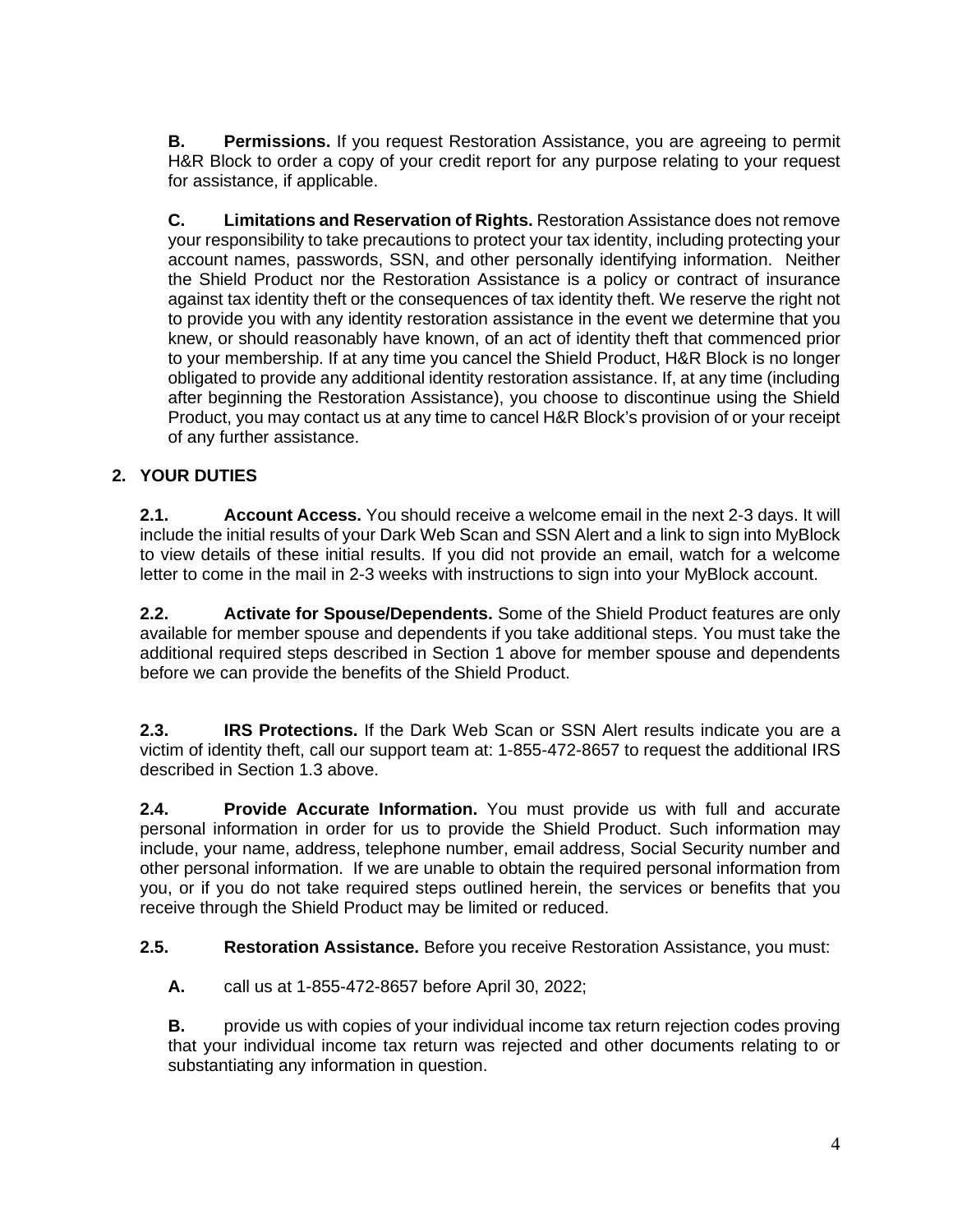## **3. SHIELD PRODUCT LIMITATIONS**

**3.1. Availability**. The Shield Product is only available to natural persons with a valid Social Security number. The Shield Product cannot be transferred by you to others. The Shield Product is a separate product not included with The H&R Block Guarantee or Peace of Mind®.

**3.2. Installed Software Users.** As noted herein, some of the features are limited or unavailable for installed software users or when we do not have adequate information.

**3.3. Persons Not Covered.** The Shield Product including its features and benefits is not applicable to: (a) your dependents unless you purchased protection for your dependents (limited to five dependents); (b) you if the primary taxpayer, secondary taxpayer, or any dependents do not have a valid Social Security number (e.g., an ITIN); and (c) any actual or suspected episode of identity theft that is not individual income tax identity theft.

**3.4. Verified Identity Theft Event Required.** You understand that you will receive Restoration Assistance only if you experience a verified episode of individual income tax identity theft (not other forms of identity theft). A verified episode of individual income tax identity theft means that you attempted to file an individual tax return with the IRS or your state before April 30, 2022 and the IRS or state rejected your tax return because someone else had already filed a tax return using your Social Security number. H&R Block reserves the right to request that you provide corroborating evidence of a verified episode of individual income tax identity theft, and we reserve the right to refuse any Restoration Assistance if you fail or refuse to provide us with any requested corroborating evidence. You also acknowledge and agree that there is no guarantee that the limited Restoration Assistance available under the Shield Product will enable you to fully recover from an episode of tax identity theft.

#### **4. DISCLAIMER OF WARRANTIES AND LIMITATION OF LIABILITY**

**4.1. ERROR DISCLAIMER. BY PLACING YOUR ORDER FOR THE SHIELD PRODUCT, YOU ACKNOWLEDGE AND AGREE THAT NO PRODUCT OR SERVICE IS CAPABLE OF PREVENTING, DETECTING, AND/OR MITIGATING ALL FORMS OF IDENTITY THEFT, INCLUDING TAX IDENTITY THEFT. YOU ALSO AGREE THAT YOU WILL TAKE REASONABLE PRECAUTIONS TO PROTECT AND SAFEGUARD YOUR PERSONAL AND FINANCIAL INFORMATION AND AVOID DISCLOSURES OF ANY SUCH INFORMATION TO ANY INDIVIDUAL OR ENTITY, KNOWN OR UNKNOWN, THAT COULD BE REASONABLY EXPECTED TO IMPROPERLY USE SUCH INFORMATION. WE EXPRESSLY DISCLAIM ALL WARRANTIES, EXPRESS OR IMPLIED, WITH RESPECT TO THE SHIELD PRODUCT AND WE DO NOT WARRANT THAT THE SHIELD PRODUCT WILL MEET YOUR REQUIREMENTS OR THAT ITS OPERATION WILL BE ERROR FREE. NONE OF THE IDENTITY-RELATED PRODUCTS OR FEATURES PROVIDED BY US UNDER THIS AGREEMENT CONSTITUTE A POLICY OR CONTRACT OF INSURANCE AGAINST IDENTITY THEFT AND/OR THE CONSEQUENCES OF IDENTITY THEFT AND OUR LIABILITY TO YOU WITH RESPECT TO ANY LOSSES YOU MAY SUFFER OR INCUR AS A RESULT OF ACTUAL OR SUSPECTED IDENTITY THEFT ARE LIMITED TO THE PRODUCT FEATURES EXPLICITLY SET FORTH IN THIS AGREEMENT.**

**4.2. WARRANTY DISCLAIMER. UNLESS OTHERWISE EXPLICITLY STATED, H&R BLOCK, FOR ITSELF AND ITS SUPPLIERS, MAKES NO EXPRESS, IMPLIED OR**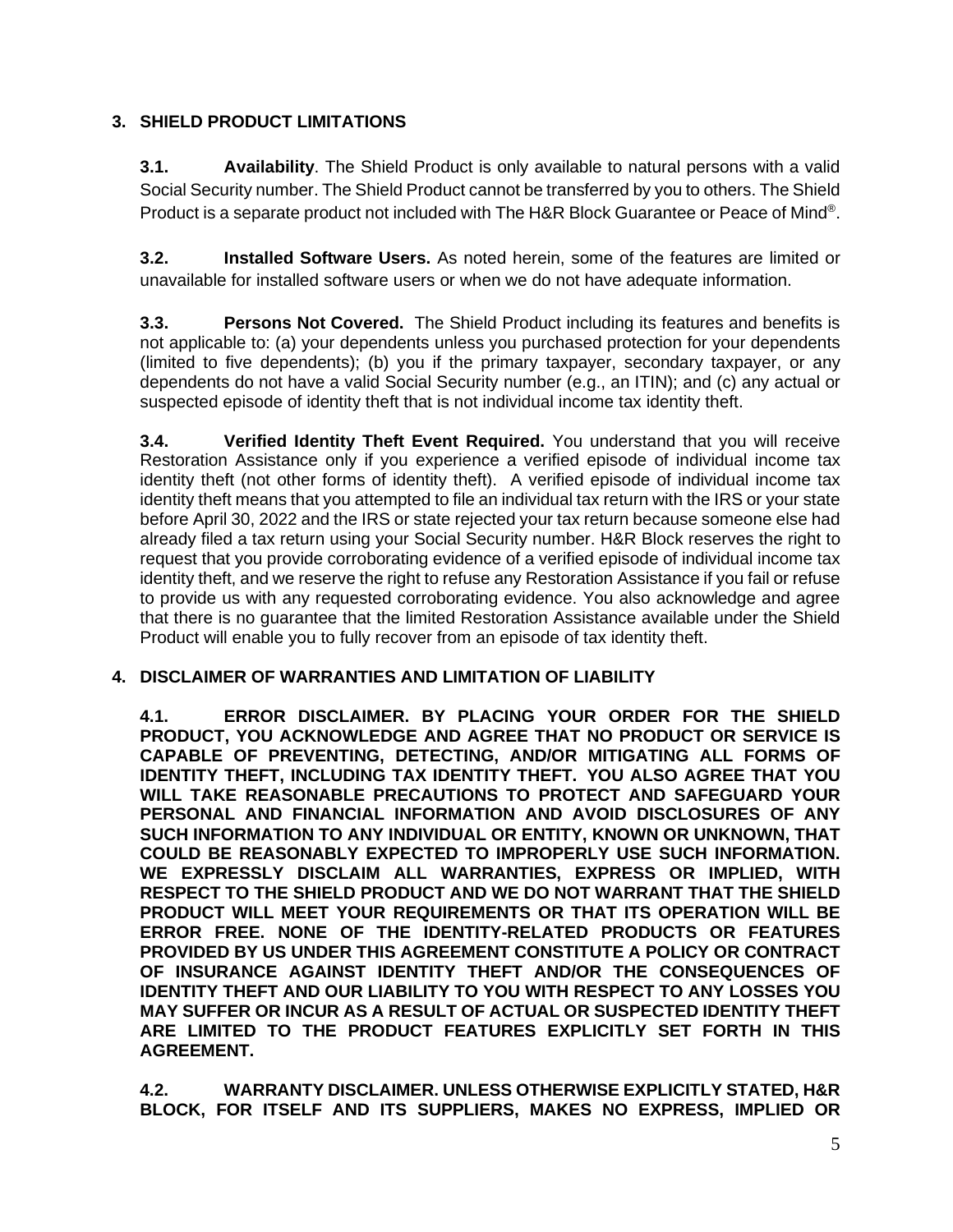**STATUTORY REPRESENTATIONS, WARRANTIES, OR GUARANTEES IN CONNECTION WITH THE SHIELD PRODUCT, RELATING TO THE QUALITY, SUITABILITY, TRUTH, ACCURACY OR COMPLETENESS OF ANY INFORMATION OR MATERIAL CONTAINED OR PRESENTED IN OR THROUGH THE SHIELD PRODUCT. UNLESS OTHERWISE EXPLICITLY STATED, TO THE MAXIMUM EXTENT PERMITTED BY APPLICABLE LAW, THE SHIELD PRODUCT, AND ANY INFORMATION OR MATERIAL CONTAINED OR PRESENTED THROUGH THE SHIELD PRODUCT IS PROVIDED TO YOU ON AN "AS IS," "AS AVAILABLE" AND "WHERE-IS" BASIS WITH NO WARRANTY OF MERCHANTABILITY, FITNESS FOR A PARTICULAR PURPOSE, OR NON-INFRINGEMENT OF THIRD-PARTY RIGHTS. WE DO NOT PROVIDE ANY WARRANTIES AGAINST VIRUSES, SPYWARE OR MALWARE THAT MAY BE INSTALLED ON YOUR COMPUTER. SOME STATES, INCLUDING NEW JERSEY, DO NOT ALLOW EXCLUSIONS OR LIMITATIONS OF IMPLIED WARRANTIES. IF YOU LIVE IN ONE OF THESE STATES, THE ABOVE LIMITATIONS DO NOT APPLY TO YOU AND IN SUCH CASE, ANY IMPLIED WARRANTIES ARE LIMITED IN DURATION TO THE MINIMUM PERMISSIBLE UNDER APPLICABLE LAW FROM THE DATE YOU FIRST ACCESSED, USED OR ACQUIRED THE SHIELD PRODUCT.**

#### **4.3. LIMITATION OF LIABILITY**

**A. NO CONSEQUENTIAL DAMAGES. IN NO EVENT SHALL WE BE LIABLE FOR ANY DIRECT, SPECIAL, CONSEQUENTIAL, INCIDENTAL, INDIRECT OR PUNITIVE DAMAGES FOR ANY CAUSE OF ACTION, WHETHER IN CONTRACT, TORT (INCLUDING NEGLIGENCE), EVEN IF WE HAVE BEEN ADVISED OF THE POSSIBILITY OF SUCH DAMAGES. CONSEQUENTIAL DAMAGES INCLUDE, BUT ARE NOT LIMITED TO, LOST PROFITS, LOST REVENUES AND LOST BUSINESS OPPORTUNITIES, WHETHER YOU WERE OR SHOULD HAVE BEEN AWARE OF THE POSSIBILITY OF THESE DAMAGES. IN NO EVENT SHALL OUR TOTAL CUMULATIVE LIABILITY HEREUNDER EXCEED THE AMOUNTS PAID BY YOU FOR THE SHIELD PRODUCT. SOME STATES, INCLUDING NEW JERSEY, DO NOT ALLOW THE EXCLUSION OR LIMITATION OF INCIDENTAL OR CONSEQUENTIAL DAMAGES. IF YOU LIVE IN ONE OF THESE STATES, THE ABOVE LIMITATION OR EXCLUSION DOES NOT APPLY TO YOU.**

**B. CREDIT INFORMATION. NEITHER H&R BLOCK OR ITS SUPPLIERS, NOR ANY OF THEIR RESPECTIVE AFFILIATES SHALL HAVE ANY LIABILITY TO YOU AS AN AGENT IN OBTAINING COPIES OF: YOUR PERSONAL CREDIT REPORT, CREDIT ALERT REPORT, QUARTERLY UPDATE, OR CREDIT SCORE. NEITHER H&R BLOCK OR ITS SUPPLIERS, NOR ANY OF THEIR RESPECTIVE AFFILIATES OR CREDIT INFORMATION SUBCONTRACTORS ARE RESPONSIBLE FOR NEGATIVE FACTUAL INFORMATION CONTAINED IN ANY REPORTS YOU RECEIVE AS PART OF THE SERVICE. THE TERMS OF THIS SECTION SHALL SURVIVE ANY TERMINATION, CANCELLATION, OR EXPIRATION OF THIS AGREEMENT.**